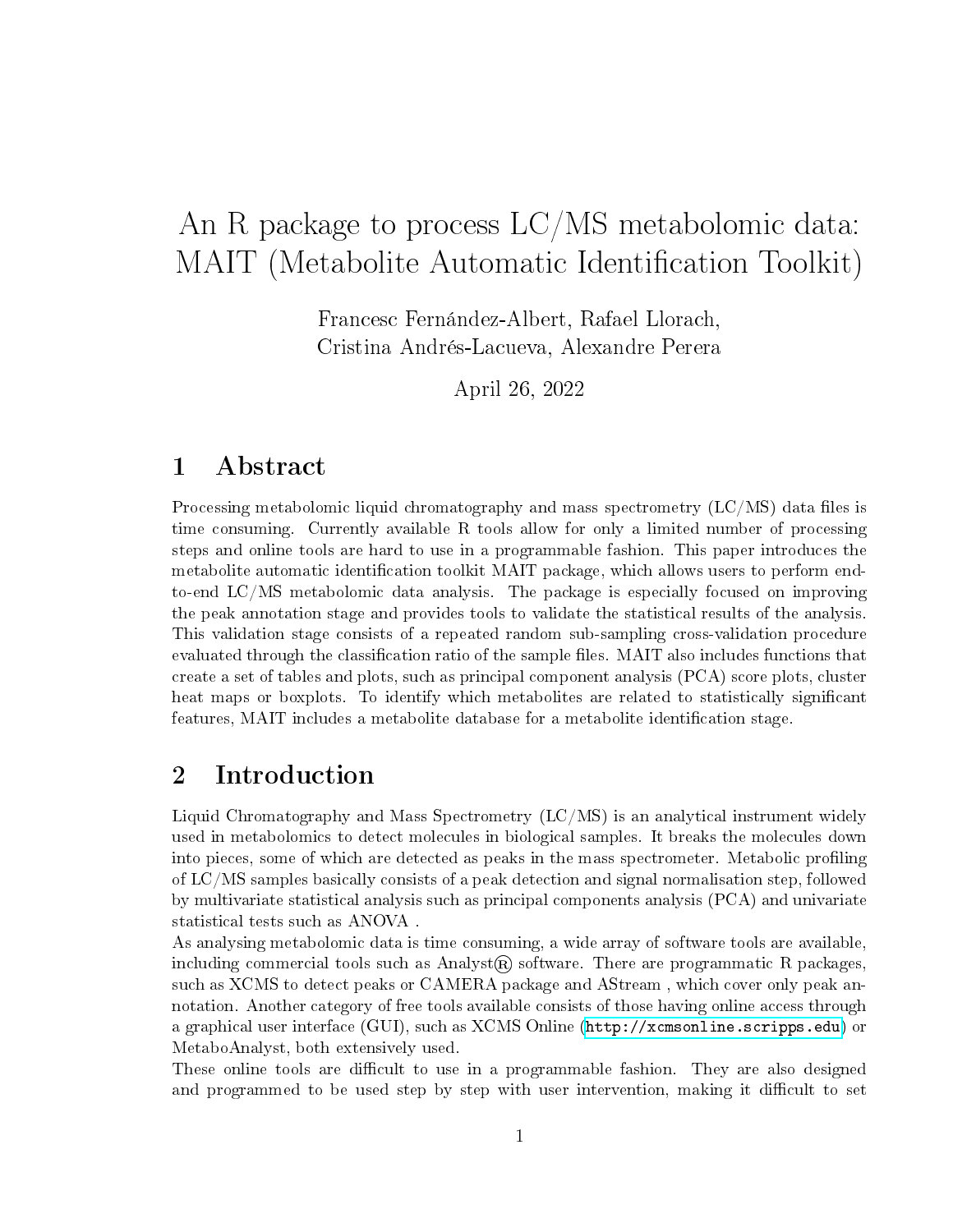up metabolomic data analysis workflow. These  $R$  packages involve only a part of the entire metabolomic analysis process. Although there are specific  $R$  packages whose objective is peak annotation, this is still an issue in analysing LC/MS metabolomic data.

We introduce a new R package called metabolite automatic identification toolkit  $(MAIT)$ for automatic LC/MS analysis. The goal of the MAIT package is to provide an array of tools for programmable metabolomic end-to-end analysis. It consequently has special functions to improve peak annotation through the processes called biotransformations. Specifically, MAIT is designed to look for statistically significant metabolites that separate the classes in the data.

## 3 Methodology

The main processing steps for metabolomic  $LC/MS$  data include the following stages: peak detection, peak annotation and statistical analysis. In the peak detection stage, the objective is to detect the peaks in the  $LC/MS$  sample files. The peak annotation stage identifies the metabolites in the metabolomic samples better by increasing the chemical and biological information in the data set. A statistical analysis step is essential to obtain signicant sample features. All these 3 steps are covered in the MAIT workflow.

## 3.1 Peak Detection

Peak detection in metabolomic LC/MS data sets is a complex issue for which several approaches have been developed. Two of the most well established techniques are matched filter and the centWave algorithm . MAIT can use both algorithms through the XCMS package.

## 3.2 Peak Annotation

The MAIT package uses 3 complementary steps in the peak annotation stage.

- The first annotation step uses a peak correlation distance approach and a retention time window to ascertain which peaks come from the same source metabolite, following the procedure defined in CAMERA package. The peaks within each peak group are annotated following a reference adduct/fragment table and a mass tolerance window.
- $\bullet$  The second step uses a mass tolerance window inside the peak groups detected in the first step to look for more specific mass losses called biotransformations. To do this, MAIT uses a predefined biotransformation table where the biotransformations we want to find are saved. A user-defined biotransformation table can be set as an input following the procedure defined in Section  $(4.6)$ .
- The third annotation step is the metabolite identification stage, in which a predefined metabolite database is mined to search for the significant masses, also using a tolerance window. This database is the Human Metabolome Database (HMDB), 2009/07 version.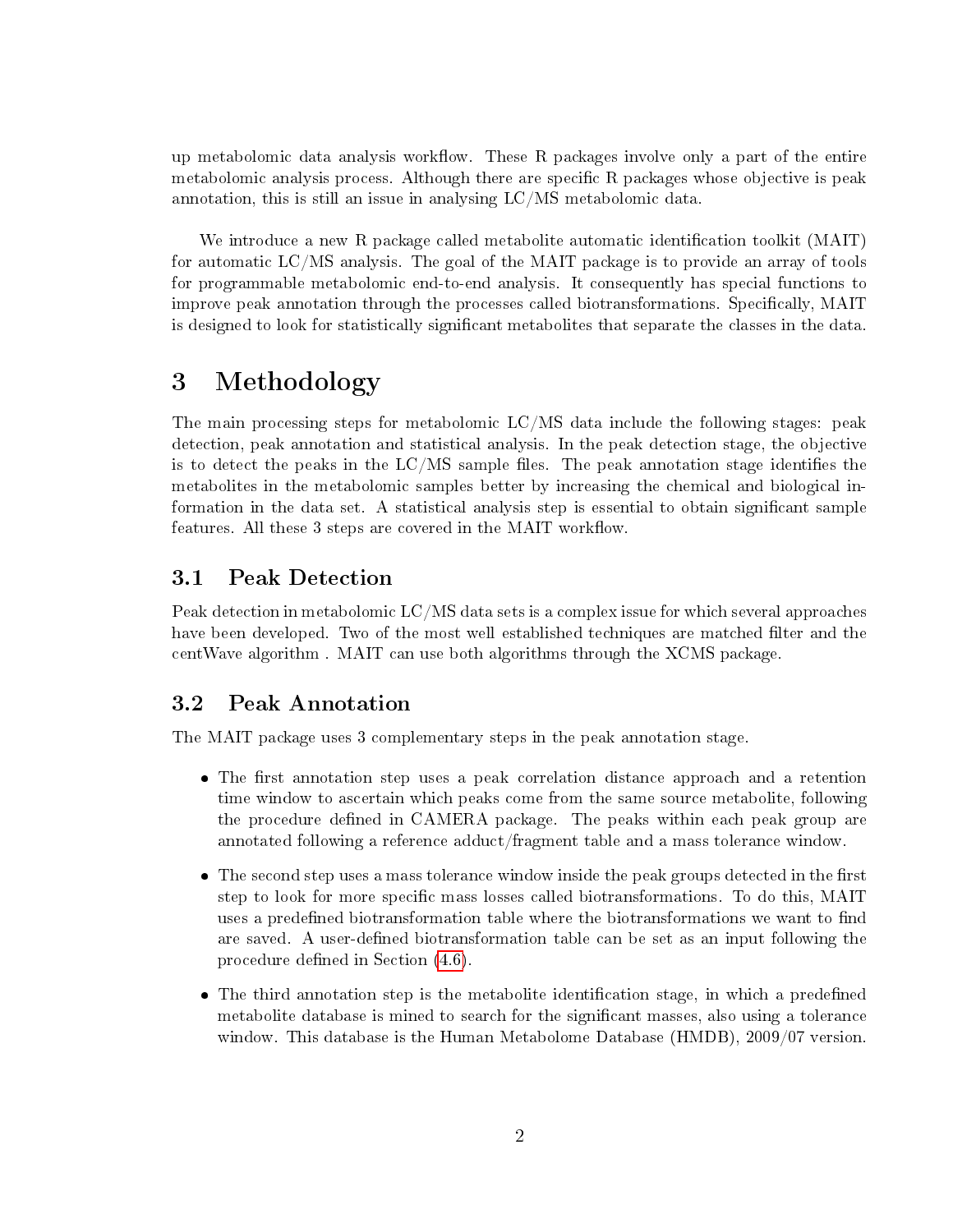### 3.3 Statistical Analysis

The objective of analysing metabolomic profiling data is to obtain the statistically significant features that contain the highest amount of class-related information. To gather these features, MAIT applies standard univariate statistical tests (ANOVA or Student's t-test) to every feature and selects the significant set of features by setting up a user-defined threshold P-value. Bonferroni multiple test correction can be applied to the resulting P-values. We propose a validation test to quantify how well the data classes are separated by the statistically signicant features. The separation is validated through a repeated random sub-sampling cross-validation using partial least squares and discriminant analysis (PLS-DA), support vector machine (SVM) with a radial Kernel and K-nearest neighbours (KNN). Overall and class-related classification ratios are obtained to evaluate the class-related information of the significant features.

## 4 Using MAIT

The data files for this example are a subset of the data used in reference, which are freely distributed through the XCMS package. In these data there are 2 classes of mice: a group where the fatty acid amide hydrolase gene has been suppressed (class knockout or KO) and a group of wild type mice (class wild type or WT). There are 6 spinal cord samples in each class. In the following, the MAIT package will be used to read and analyse these samples using the main functions discussed in Section ??. The significant features related to each class will be found using statistical tests and analysed through the different plots that MAIT produces.

## 4.1 Data Import

Each sample class file should be placed in a directory with the class name. All the class folders should be placed under a directory containing only the folders with the files to be analysed. In this case, 2 classes are present in the data. An example of correct file distribution using the example data files is shown in Figure [1.](#page-3-0)

### 4.2 Peak Detection

Once the data is placed in 2 subdirectories of a single folder, the function sampleProcessing() is run to detect the peaks, group the peaks across samples, perform the retention time correction and carry out the peak filling process. As function sampleProcessing() uses the XCMS package to perform these 4 processing steps, this function exposes XCMS parameters that might be modified to improve the peak detection step. A project name should be defined because all the tables and plots will be saved in a folder using that name. For example, typing project  $=$ "project Test", the output result folder will be "Results project Test".

By choosing "MAIT\_Demo" as the project name, the peak detection stage can be launched by typing:

#### > library(MAIT)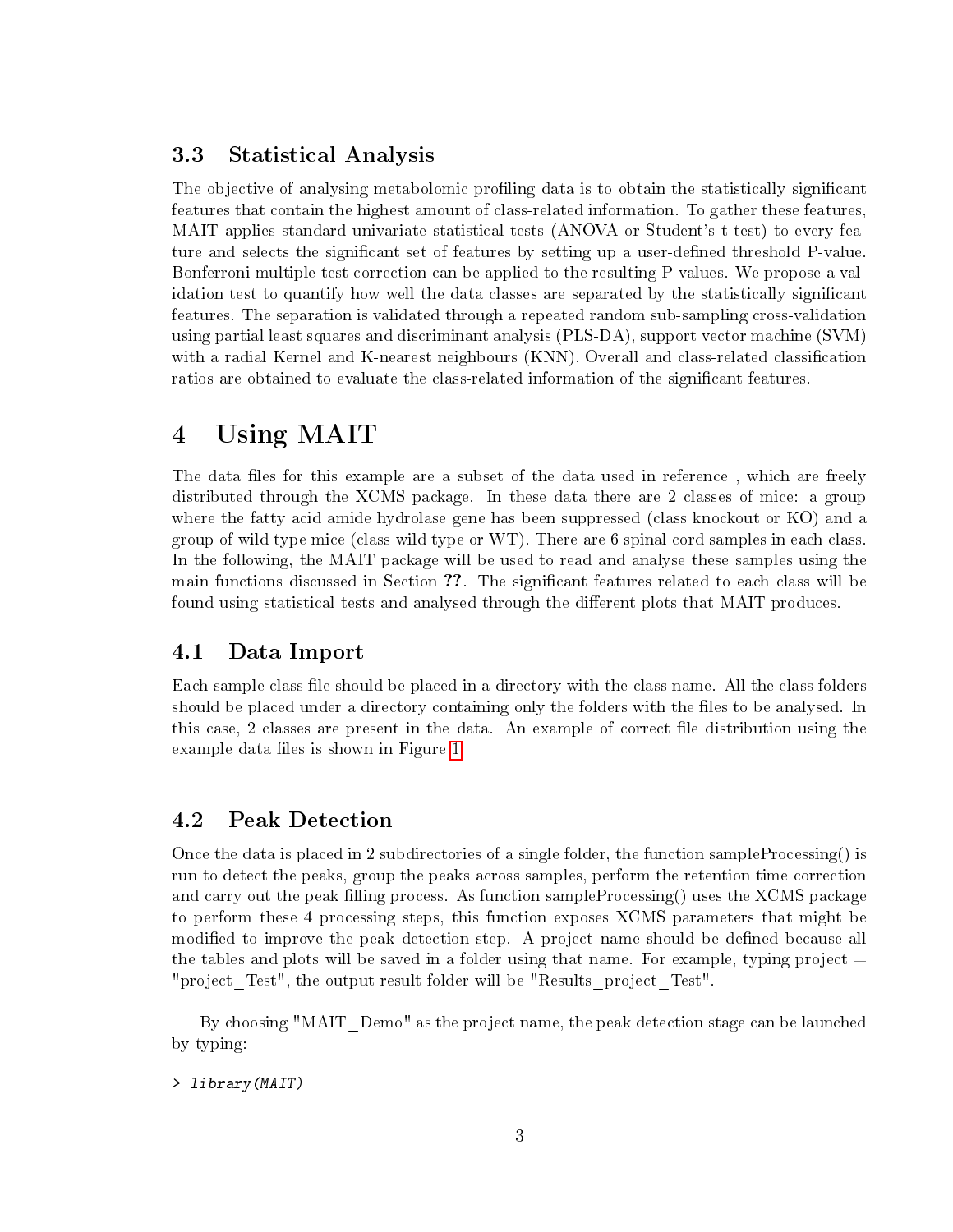

<span id="page-3-0"></span>Figure 1: Example of the correct sample distribution for MAIT package use. Each sample file has to be saved under a folder with its class name.

```
> library(faahKO)
> cdfFiles<-system.file("cdf", package="faahKO", mustWork=TRUE)
> MAIT <- sampleProcessing(dataDir = cdfFiles, project = "MAIT_Demo",
+ snThres=2,rtStep=0.03)
Peak detection done
Retention time correction done
Peak grouping after samples done
Missing Peak integration done
```
After having launched the sampleProcessing function, peaks are detected, they are grouped across samples and their retention time values are corrected. A short summary in the R session can be retrieved by typing the name of the MAIT-class object.

> MAIT

```
A MAIT object built of 12 samples
The object contains 6 samples of class KO
The object contains 6 samples of class WT
```
The result is a MAIT-class object that contains information about the peaks detected, their class names and how many files each class contains. A longer summary of the data is retrieved by performing a summary of a MAIT-class object. In this longer summary version, further information related to the input parameters of the whole analysis is displayed. This functionality is especially useful in terms of traceability of the analysis.

```
> summary(MAIT)
```
A MAIT object built of 12 samples The object contains 6 samples of class KO The object contains 6 samples of class WT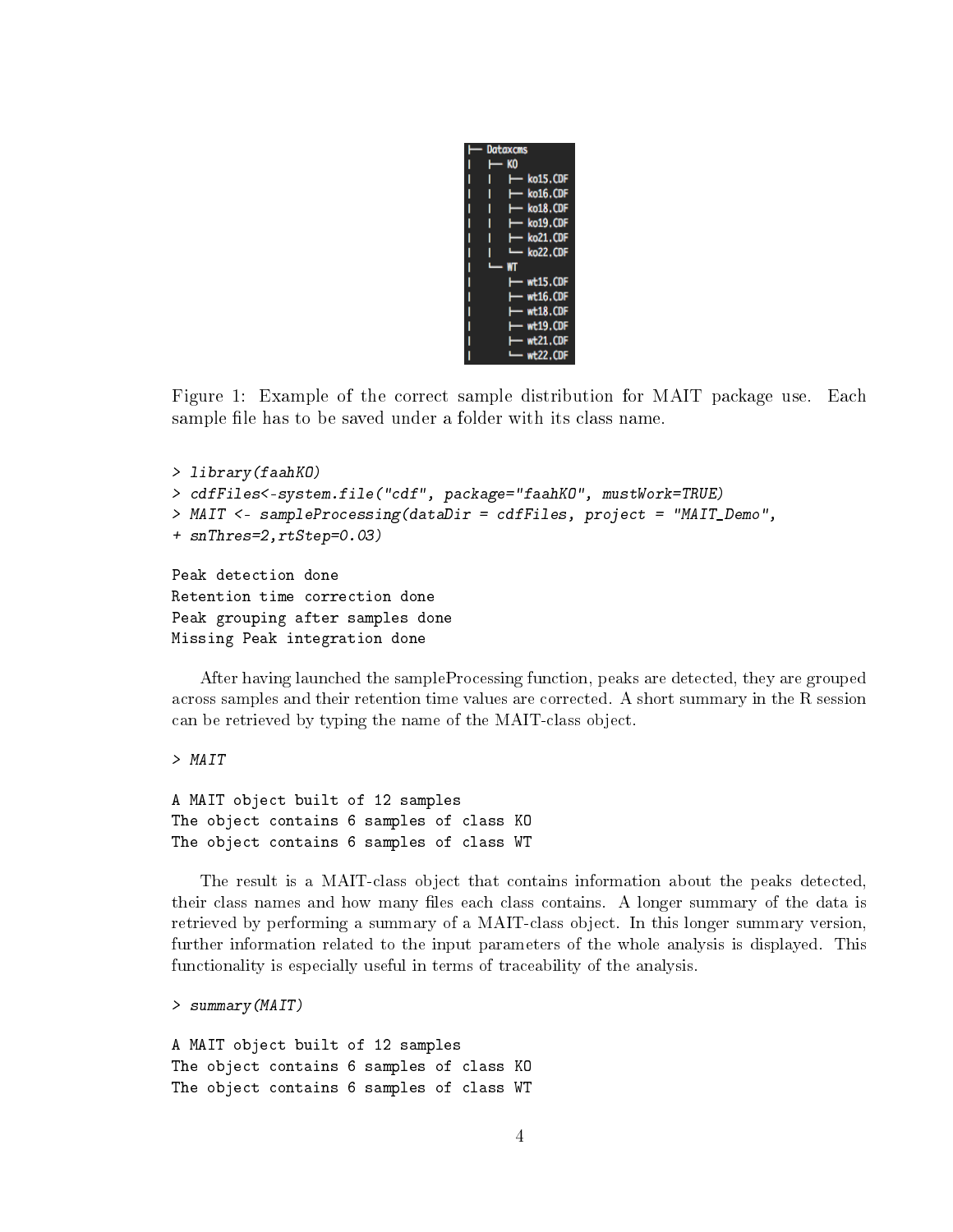| Parameters of the analysis: |                                                      |
|-----------------------------|------------------------------------------------------|
|                             | Value                                                |
| dataDir                     | "/home/biocbuild/bbs-3.16-bioc/R/library/faahKO/cdf" |
| snThres                     | "2"                                                  |
| Sigma                       | "2.12332257516562"                                   |
| mzSlices                    | "0.3"                                                |
| retcorrMethod               | "loess"                                              |
| groupMethod                 | "density"                                            |
| bwGroup                     | "3"                                                  |
| mzWidGroup                  | "0.25"                                               |
| filterMethod                | "centWave"                                           |
| rtStep                      | "0.03"                                               |
| nSlaves                     | "0"                                                  |
| project                     | "MAIT_Demo"                                          |
| ppm                         | "10"                                                 |
| minfrac                     | "0.5"                                                |
| fwhm                        | "30"                                                 |
| family1                     | "gaussian"                                           |
| family2                     | "symmetric"                                          |
| span                        | "0.2"                                                |
| centWave peakwidth1         | "5"                                                  |
| centWave peakwidth2         | "20"                                                 |

### 4.3 Peak Annotation

The next step in the data processing is the first peak annotation step, which is performed through the peakAnnotation(). If the input parameter adductTable is not set, then the default MAIT table for positive polarisation will be selected. However, if the adductTable parameter is set to "negAdducts", the default MAIT table for negative fragments will be chosen instead. peakAnnotation function also creates an output table (see Table ??) containing the peak mass (in charge/mass units), the retention time (in minutes) and the spectral ID number for all the peaks detected. A call of the function peakAnnotation may be:

```
> MAIT <- peakAnnotation(MAIT.object = MAIT,corrWithSamp = 0.7,
+ corrBetsamp = 0.75, perfwhm = 0.6WARNING: No input adduct/fragment table was given. Selecting default MAIT table for posit
Set adductTable equal to negAdducts to use the default MAIT table for negative polarity
Start grouping after retention time.
Created 332 pseudospectra.
Spectrum build after retention time done
Generating peak matrix!
```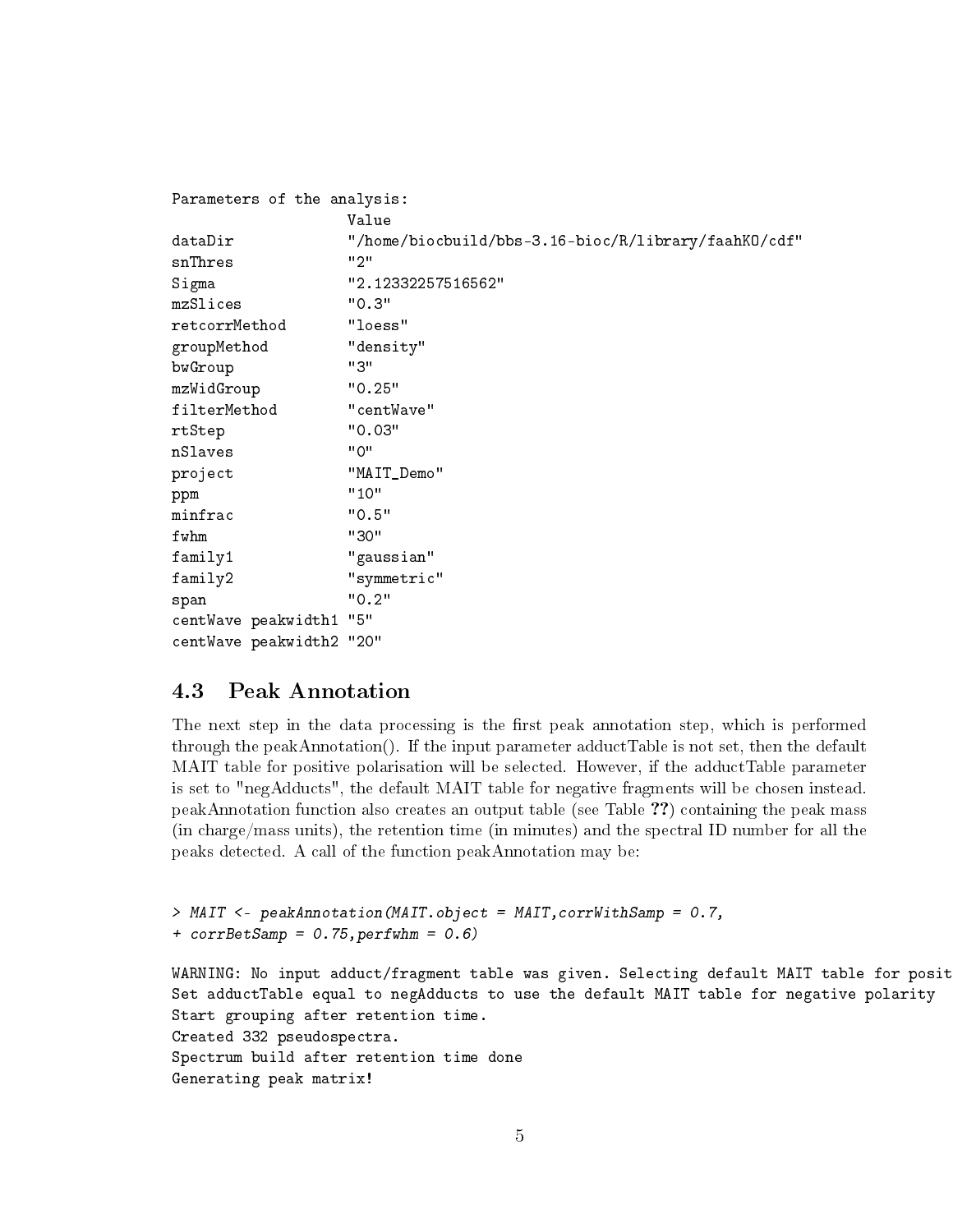Run isotope peak annotation % finished: 10 20 30 40 50 60 70 80 90 100 Found isotopes: 104 Isotope annotation done Start grouping after correlation. Generating EIC's ..

Calculating peak correlations in 332 Groups... % finished: 10 20 30 40 50 60 70 80 90 100

Calculating peak correlations across samples. % finished: 10 20 30 40 50 60 70 80 90 100

Calculating isotope assignments in 332 Groups... % finished: 10 20 30 40 50 60 70 80 90 100 Calculating graph cross linking in 332 Groups... % finished: 10 20 30 40 50 60 70 80 90 100 New number of ps-groups: 735 xsAnnotate has now 735 groups, instead of 332 Spectrum number increased after correlation done Generating peak matrix for peak annotation! Found and use user-defined ruleset! Calculating possible adducts in 735 Groups... % finished: 10 20 30 40 50 60 70 80 90 100 Adduct/fragment annotation done

Because the parameter adductTable was not set in the peakAnnotation call, a warning was shown informing that the default MAIT table for positive polarisation mode was selected. The xsAnnotated object that contains all the information related to peaks, spectra and their annotation is stored in the MAIT object. It can be retrieved by typing:

```
> rawData(MAIT)
```

```
$xsaFA
An "xsAnnotate" object!
With 735 groups (pseudospectra)
With 12 samples and 1261 peaks
Polarity mode is set to: positive
Using automatic sample selection
Annotated isotopes: 104
Annotated adducts & fragments: 72
Memory usage: 4.43 MB
```
### 4.4 Statistical Analysis

Following the first peak annotation stage, we want to know which features are different between classes. Consequently, we run the function spectralSigFeatures().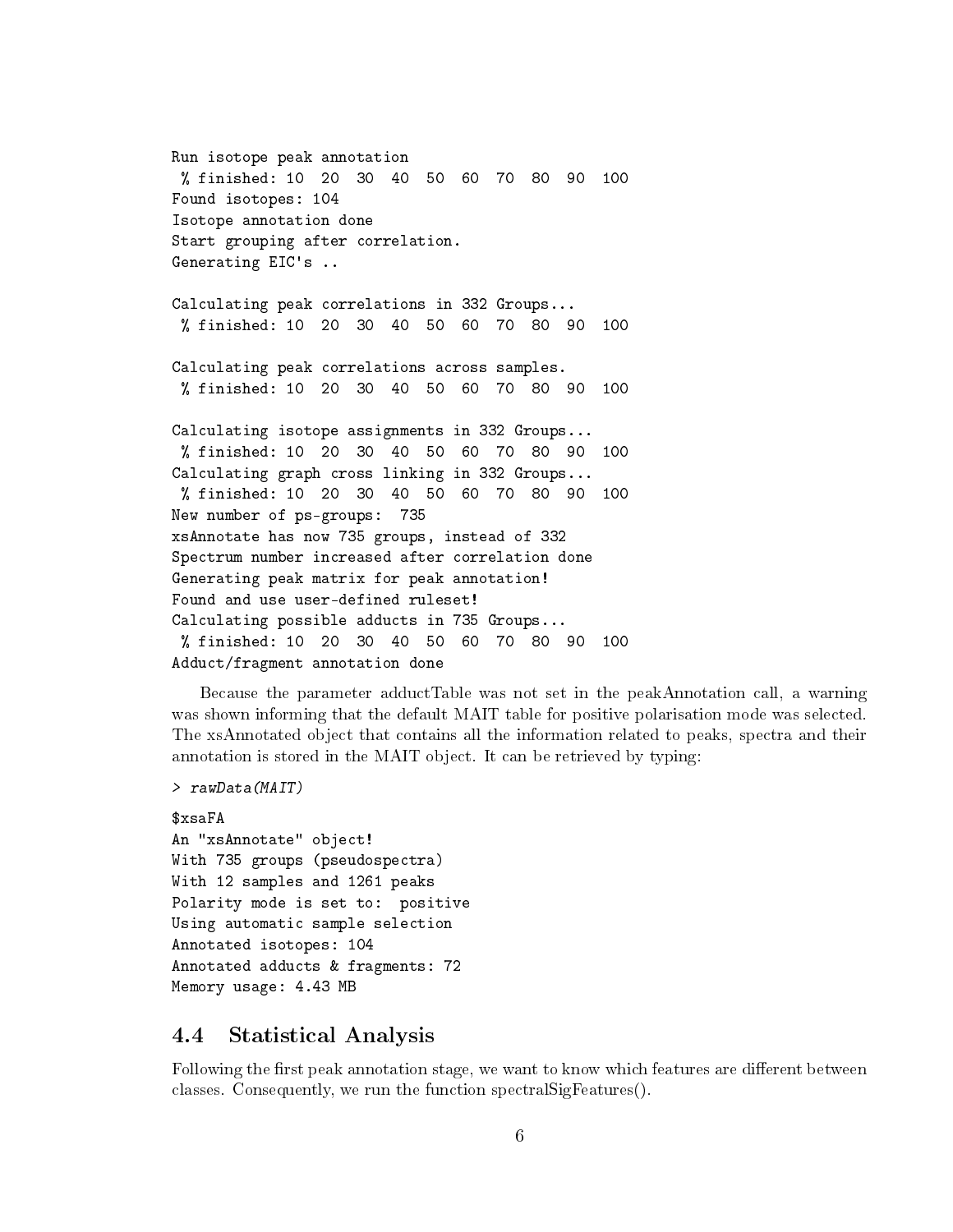> MAIT<- spectralSigFeatures(MAIT.object = MAIT,pvalue=0.05, + p.adj="none",scale=FALSE)

Skipping peak aggregation step...

> summary(MAIT)

A MAIT object built of 12 samples and 1261 peaks. No peak aggregation technique has been 56 of these peaks are statistically significant The object contains 6 samples of class KO The object contains 6 samples of class WT

Parameters of the analysis:

|                        | Value                                                |
|------------------------|------------------------------------------------------|
| dataDir                | "/home/biocbuild/bbs-3.16-bioc/R/library/faahKO/cdf" |
| snThres                | "2"                                                  |
| Sigma                  | "2.12332257516562"                                   |
| mzSlices               | "0.3"                                                |
| retcorrMethod          | "loess"                                              |
| groupMethod            | "density"                                            |
| bwGroup                | "3"                                                  |
| mzWidGroup             | "0.25"                                               |
| filterMethod           | "centWave"                                           |
| rtStep                 | "0.03"                                               |
| nSlaves                | "0"                                                  |
| project                | "MAIT_Demo"                                          |
| ppm                    | "10"                                                 |
| minfrac                | "0.5"                                                |
| fwhm                   | "30"                                                 |
| family1                | "gaussian"                                           |
| family2                | "symmetric"                                          |
| span                   | "0.2"                                                |
| centWave peakwidth1    | "5"                                                  |
| centWave peakwidth2    | "20"                                                 |
| corrWithSamp           | "0.7"                                                |
| corrBetSamp            | "0.75"                                               |
| perfwhm                | "0.6"                                                |
| sigma                  | "6"                                                  |
| peakAnnotation pvalue  | "0.05"                                               |
| calcIso                | "TRUE"                                               |
| calcCiS                | "TRUE"                                               |
| calcCaS                | "TRUE"                                               |
| graphMethod            | $"$ hcs"                                             |
| annotateAdducts        | "TRUE"                                               |
| peakAggregation method | "None"                                               |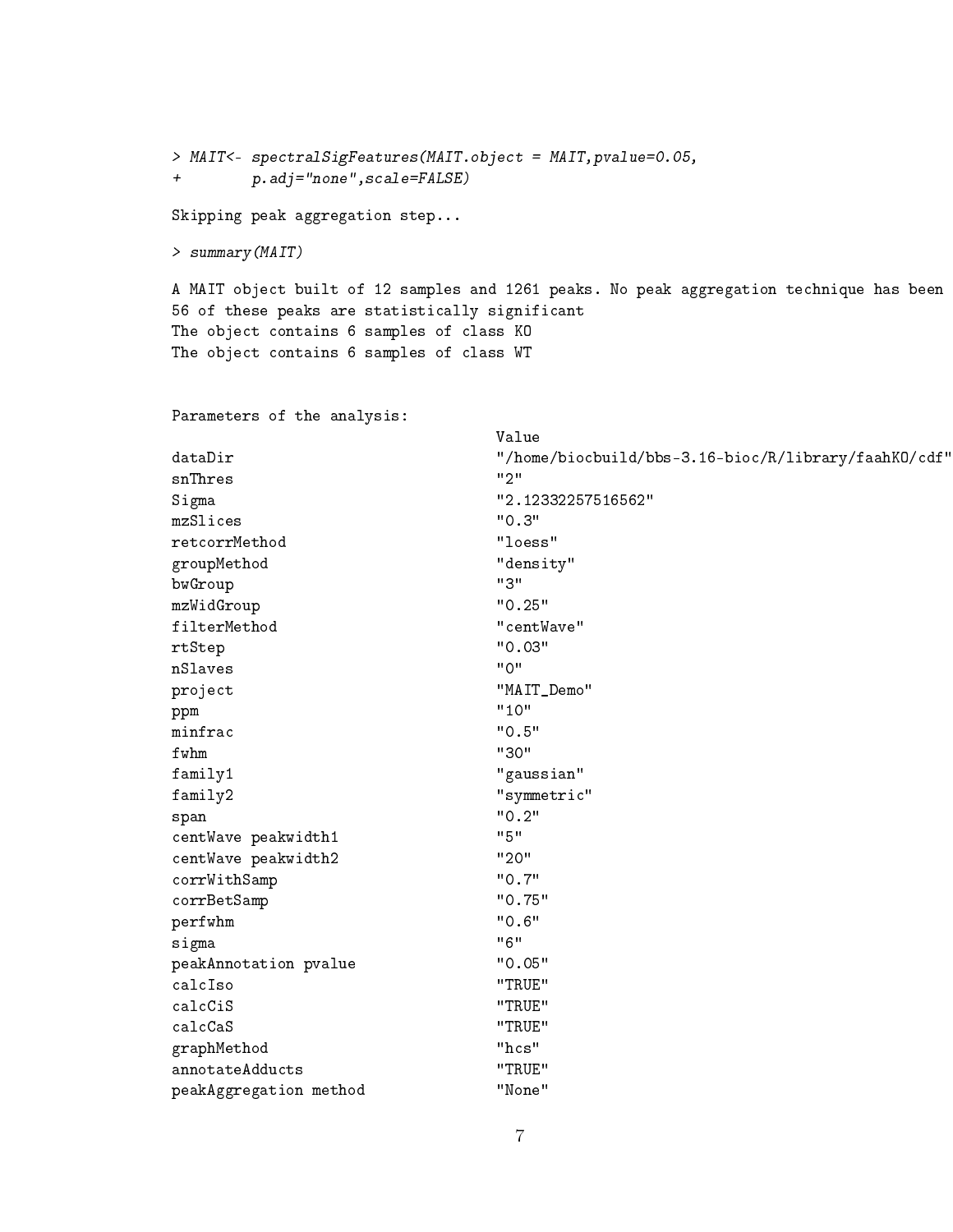| peakAggregation PCAscale  |                                              | "FALSE" |
|---------------------------|----------------------------------------------|---------|
| peakAggregation PCAcenter |                                              | "FALSE" |
| peakAggregation scale     |                                              | "FALSE" |
|                           | peakAggregation RemoveOnePeakSpectra "FALSE" |         |
| Welch pvalue              |                                              | "0.05"  |
| Welch p.adj               |                                              | "none"  |

It is worth mentioning that by setting the scale parameter to TRUE, the data will be scaled to have unit variance. A summary of the statistically significant features is created and saved in a table called significant Features.csv (see Table ??). It is placed inside the Tables subfolder located in the project folder. This table shows characteristics of the statistically significant features, such as their P-value, the peak annotation or the expression of the peaks across samples. This table can be retrieved at any time from the MAIT-class objects by typing the instruction:

```
> signTable <- sigPeaksTable(MAIT.object = MAIT, printCSVfile = FALSE)
```
#### head(signTable)

The number of significant features can be retrieved from the MAIT-class object as follows:

> MAIT

```
A MAIT object built of 12 samples and 1261 peaks. No peak aggregation technique has been
56 of these peaks are statistically significant
The object contains 6 samples of class KO
The object contains 6 samples of class WT
```
## 4.5 Statistical Plots

Out of 2,402 features, 106 were found to be statistically signicant. At this point, several MAIT functions can be used to extract and visualise the results of the analysis. Functions plotBoxplot, plotHeatmap, plotPCA and plotPLS automatically generate boxplots, heat maps and PCA/PLS score plot files in the project folder when they are applied to a MAIT object (see Table ??).

```
> plotBoxplot(MAIT)
> plotHeatmap(MAIT)
> MAIT<-plotPCA(MAIT,plot3d=FALSE)
> MAIT<-plotPLS(MAIT,plot3d=FALSE)
> PLSmodel <- model(MAIT, type = "PLS")
> PCAmodel <- model(MAIT, type = "PCA")
```
> PLSmodel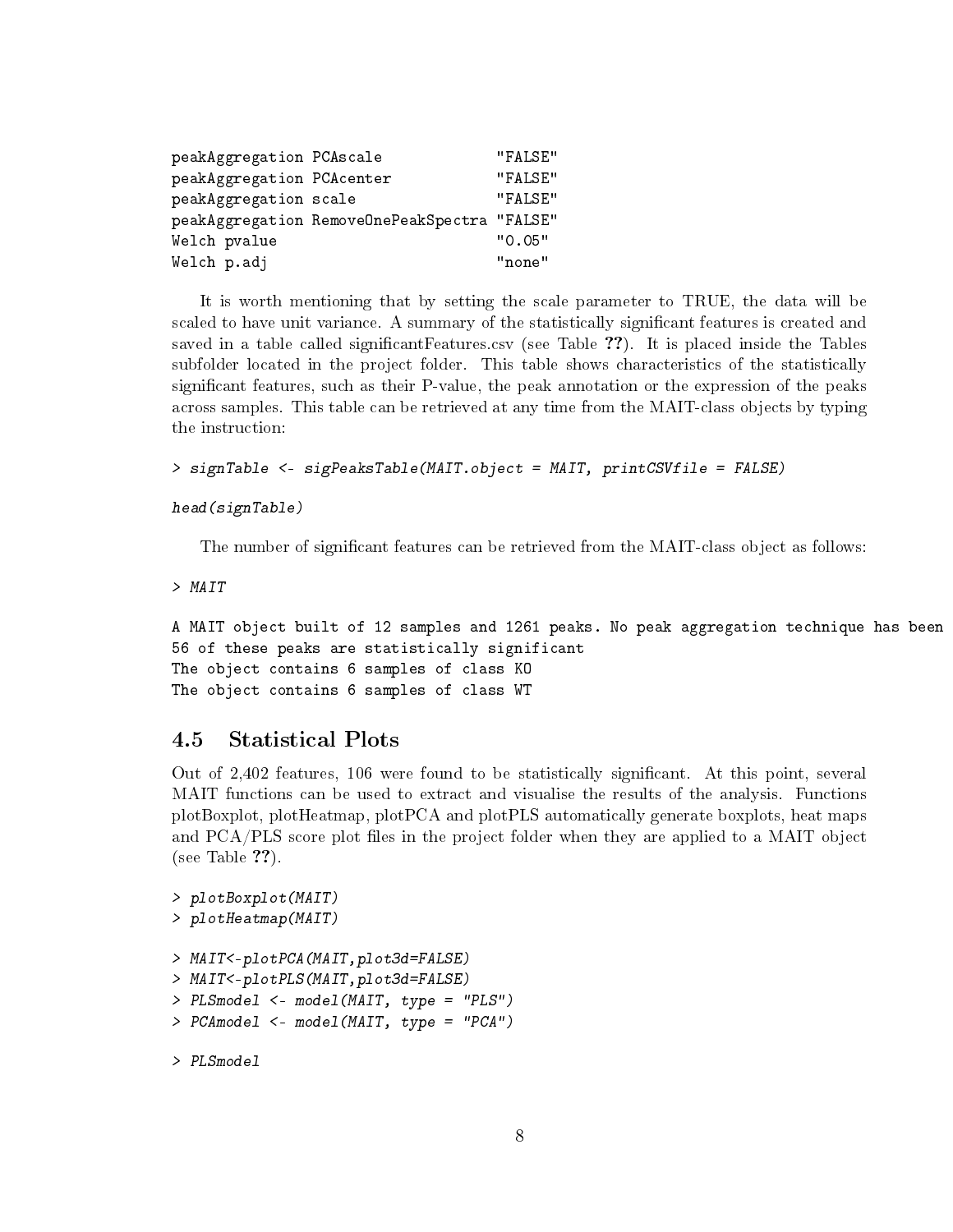Partial Least Squares 12 samples 56 predictors 2 classes: 'KO', 'WT' No pre-processing Resampling: Bootstrapped (25 reps) Summary of sample sizes: 12, 12, 12, 12, 12, 12, ... Resampling results across tuning parameters:

|   | ncomp Accuracy | Kappa |
|---|----------------|-------|
|   |                |       |
| 2 |                |       |
| З |                |       |

Accuracy was used to select the optimal model using the largest value. The final value used for the model was ncomp =  $1$ .

> pcaScores(MAIT)

|                         | PC1      | PC <sub>2</sub>                                  | PC3       | PC4                   | PC5                                                                        | PC6                                                                                  |
|-------------------------|----------|--------------------------------------------------|-----------|-----------------------|----------------------------------------------------------------------------|--------------------------------------------------------------------------------------|
|                         |          | $[1,]$ -8.103931 5.51253909                      |           |                       | $0.4560729$ 2.6304313 -0.001166111                                         | 0.14024723                                                                           |
|                         |          |                                                  |           |                       | $[2,]$ -9.018332 -0.2222743 -3.7010516 -2.2074370 -1.944051226 -0.65548080 |                                                                                      |
| $\lceil 3 \cdot \rceil$ |          |                                                  |           |                       | $-5.511187$ 0.01698315 1.2817414 -2.5893508 3.427569605                    | 1.98128060                                                                           |
|                         |          | $[4,]$ -2.804242 -1.27431307                     |           |                       | 2.6576958 -0.8357823 0.453653596 -3.36170251                               |                                                                                      |
|                         |          | [5,] -2.964179 -4.19515061                       |           |                       | 0.7141187  2.3295230  -0.351542125  1.13274686                             |                                                                                      |
| $\lceil 6.1 \rceil$     |          | $-3.879094 - 2.88873255$                         |           | 0.1555561 1.3969922   | -0.732631538                                                               | 0.30855890                                                                           |
| $\lbrack 7, \rbrack$    | 5.064055 | 1.00278256                                       | 0.6686535 | 0.3382944             | 0.542810579 -1.22282372                                                    |                                                                                      |
| [8,]                    | 4.665604 | 0.94689331                                       |           |                       | 1.7533831 -1.3360892 -2.774729880 1.59218199                               |                                                                                      |
| [9,]                    |          |                                                  |           |                       | 5.978577  0.83212328  -0.4127802  -0.9160021  -0.177627419  -0.26137007    |                                                                                      |
| [10,]                   |          |                                                  |           |                       | 5.042800  0.59354948  0.9711509  -0.5728575  -1.200077540  0.47892310      |                                                                                      |
| $[11,]$                 |          |                                                  |           |                       | 5.587120 -0.03508374 -1.5934350 1.3148452 0.960806146                      | 0.08086651                                                                           |
| [12,]                   |          |                                                  |           |                       | 5.942808 -0.28936346 -2.9511057 0.4474328 1.796985912 -0.21342810          |                                                                                      |
|                         |          | PC8<br>PC7                                       | PC9       |                       | PC10<br>PC11                                                               | PC12                                                                                 |
| $\lceil 1 \rceil$       |          |                                                  |           |                       |                                                                            | $-0.18634269$ 0.38998060 $-0.2168213$ $-0.06935821$ $-0.10492904$ 2.359224e-16       |
| $\left[2, \right]$      |          |                                                  |           |                       | $-0.42507303 -0.44230455$ 0.2571789 0.23286357 0.22619221                  | 8.274631e-16                                                                         |
| [3,]                    |          | 0.16476943 -0.22085542 0.1370778 0.07101086      |           |                       | 0.01383750                                                                 | 2.359224e-16                                                                         |
| $\lceil 4 \rceil$       |          |                                                  |           |                       |                                                                            | $-0.29989390$ $-0.03301313$ $-0.9984575$ $-0.09242844$ $-0.21597347$ $-1.297573e-15$ |
| $\left[5, \right]$      |          | $-2.29389799$ 0.25563439                         | 0.2625380 | 0.19442059            |                                                                            | 0.14482426 1.387779e-16                                                              |
| [6,1]                   |          | 3.02775049 0.34453075                            |           | 0.4009623 -0.43706048 | -0.29884966                                                                | 3.330669e-16                                                                         |
| $\lbrack 7, \rbrack$    |          | 0.01389960 -0.92107983                           |           | 1.9245152 -0.34297762 | 1.06501598                                                                 | 6.921547e-16                                                                         |
| $\lceil 8.1 \rceil$     |          | $-0.27625241 -0.78002973 -0.7304979 -1.19197489$ |           |                       | 0.04518825                                                                 | 2.775558e-16                                                                         |
| [9,]                    |          | $-0.61402817$ 1.31497376                         |           |                       |                                                                            | 1.1199112  0.04205945  -1.54954265  -9.714451e-17                                    |
|                         |          |                                                  |           |                       |                                                                            | $[10,]$ 0.70310509 1.12306466 -0.4338590 1.78998490 0.72362460 -3.400058e-16         |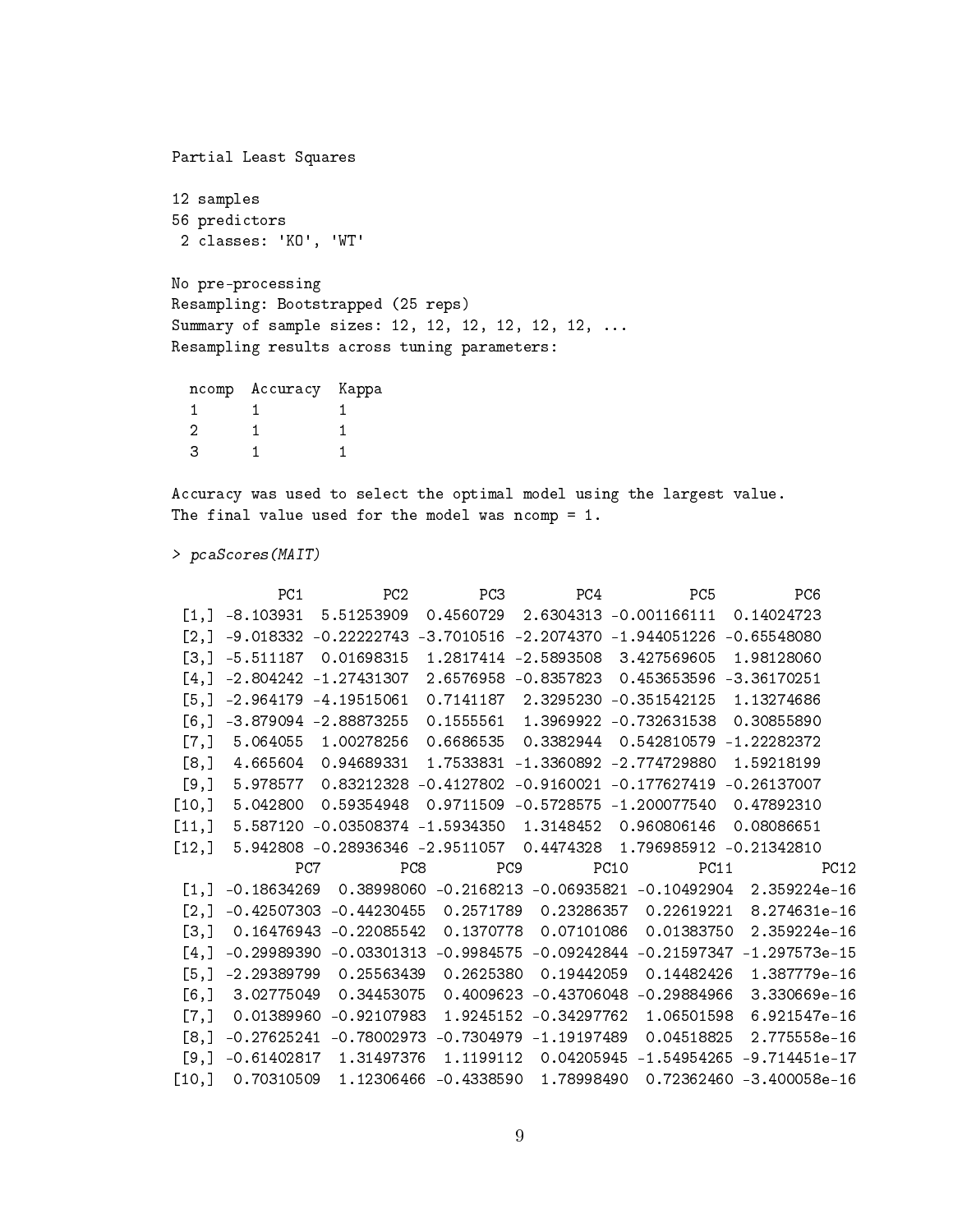[11,] 0.25951393 -2.42089320 -0.6828096 0.73329844 -0.65932865 -3.053113e-16 [12,] -0.07355034 1.38999168 -1.0397381 -0.92983818 0.60994068 -2.775558e-16

The plotPCA and plotPLS functions produce MAIT objects with the corresponding PCA and PLS models saved inside. The models, loadings and scores can be retrieved from the MAIT objects by using the functions model, loadings and scores:

All the output figures are saved in their corresponding subfolders contained in the project folder. The names of the folders for the boxplots, heat maps and score plots are Boxplots. Heatmaps, PCA\_Scoreplots and PLS\_Scoreplots respectively. Inside the R session, the project folder is recovered by typing:

> resultsPath(MAIT)

[1] "/tmp/Rtmp3kfe5n/Rbuild2690741f5720f3/MAIT/vignettes/Results\_MAIT\_Demo"

### <span id="page-9-0"></span>4.6 Biotransformations

Before identifying the metabolites, peak annotation can be improved using the function Biotransformations to make interpreting the results easier. The MAIT package uses a default biotransformations table, but another table can be defined by the user and introduced by using the bioTable function input variable. The biotransformations table that MAIT uses is saved inside the file MAITtables.RData, under the name biotransformationsTable.

```
> Biotransformations(MAIT.object = MAIT, peakPrecision = 0.005)
```
% Annotation in progress: 10 20 30 40 50 60 70 80 90 100 A MAIT object built c 56 of these peaks are statistically significant The object contains 6 samples of class KO The object contains 6 samples of class WT

Building a user-defined biotransformations table from the MAIT default table or adding a new biotransformation is straightforward. For example, let's say we want to add a new adduct called "custom\_biotrans" whose mass loss is 105.

```
> data(MAITtables)
> myBiotransformation<-c("custom_biotrans",105.0)
> myBiotable<-biotransformationsTable
> myBiotable[,1]<-as.character(myBiotable[,1])
> myBiotable<-rbind(myBiotable,myBiotransformation)
> myBiotable[,1]<-as.factor(myBiotable[,1])
> tail(myBiotable)
                       NAME MASSDIFF
45 glucuronide conjugation 176.0321
46 hydroxylation + glucuronide 192.027
47 GSH conjugation 305.0682
48 2x glucuronide conjugation 352.0642
49 [C13] 1.0034
50 custom_biotrans 105
```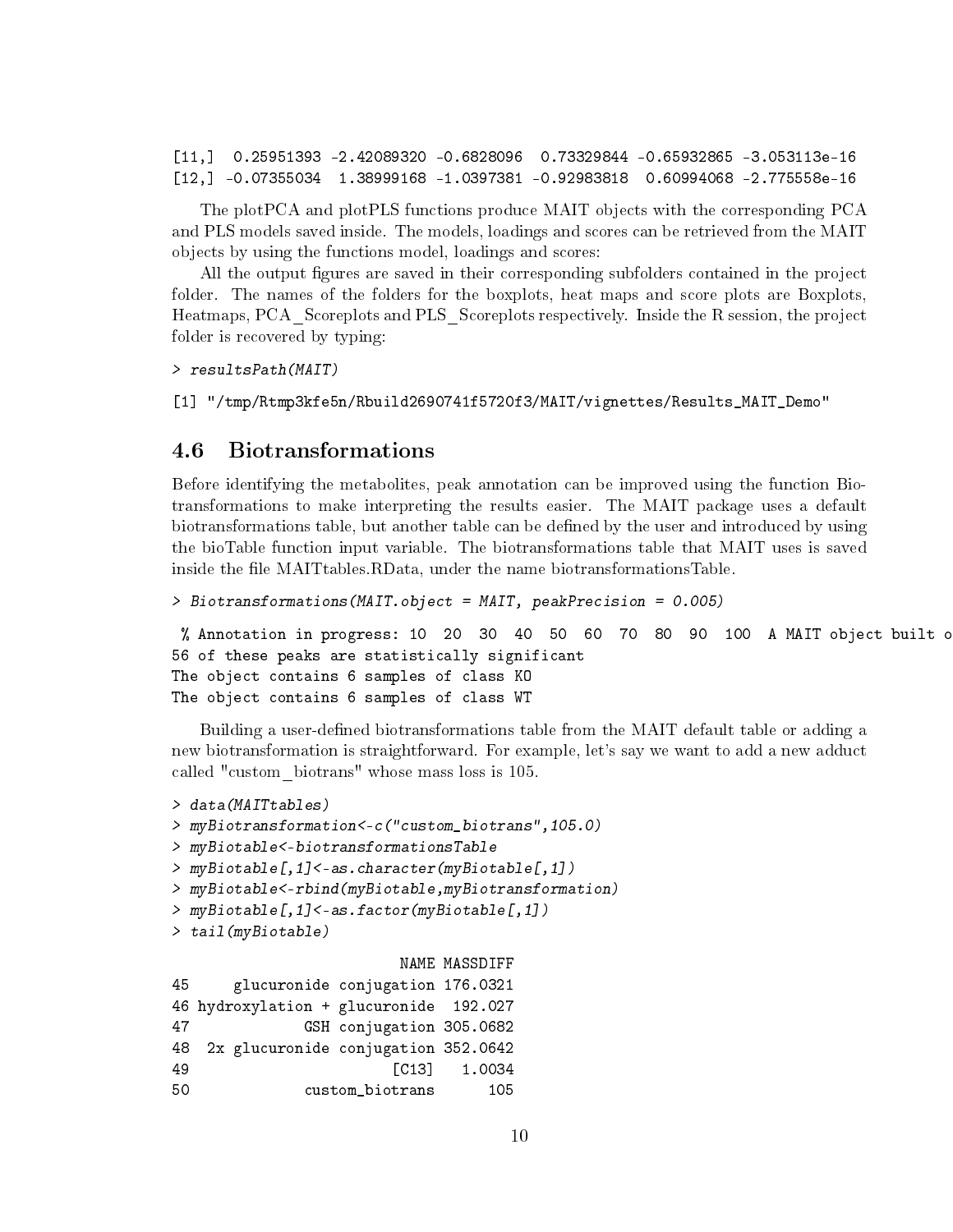To build an entire new biotransformations table, you only need to follow the format of the biotransformationsTable, which means writing the name of the biotransformations as factors in the NAME field of the data frame and their corresponding mass losses in the MASSDIFF field.

## 4.7 Metabolite Identification

Once the biotransformations annotation step is finished, the significant features have been enriched with a more specific annotation. The annotation procedure performed by the Biotransformations() function never replaces the peak annotations already done by other functions. MAIT considers the peak annotations to be complementary; therefore, when new annotations are detected, they are added to the current peak annotation and the identification function may be launched to identify the metabolites corresponding to the statistically significant features in the data.

```
> MAIT <- identifyMetabolites(MAIT.object = MAIT, peakTolerance = 0.005)
```
WARNING: No input database table was given. Selecting default MAIT database... Metabolite identification initiated

```
% Metabolite identification in progress: 10 20 30 40 50 60 70 80 90 100
Metabolite identification finished
```
By default, the function identifyMetabolites() looks for the peaks of the significant features in the MAIT default metabolite database. The input parameter peakTolerance defines the tolerance between the peak and a database compound to be considered a possible match. It is set to 0.005 mass/charge units by default. To check the results easily, function identifyMetabolites creates a table containing the signicant feature characteristics and the possible metabolite identifications. Such a table is recovered from the MAIT-class object using the instruction:

```
> metTable<-metaboliteTable(MAIT)
> head(metTable)
```

|                |                      |                        | Query Mass Database Mass (neutral mass) rt Isotope |               |                             | Adduct Name                                                                                                    |           |  |
|----------------|----------------------|------------------------|----------------------------------------------------|---------------|-----------------------------|----------------------------------------------------------------------------------------------------------------|-----------|--|
| $\mathbf{1}$   | 328.20               |                        |                                                    | Unknown 56.32 |                             |                                                                                                                | Unknown   |  |
| $\overline{2}$ | 544.20               |                        |                                                    | Unknown 56.62 | $[M+Na]+521.202$ Unknown    |                                                                                                                |           |  |
| 3 <sup>1</sup> | 481.10               |                        |                                                    | Unknown 61.42 |                             |                                                                                                                | Unknown   |  |
|                | $4\degree$<br>570.15 |                        |                                                    | Unknown 53.81 |                             |                                                                                                                | Unknown   |  |
|                | $5 -$<br>396.20      |                        |                                                    | Unknown 64.39 |                             |                                                                                                                | Unknown   |  |
| 6              | 449.10               |                        |                                                    | Unknown 54.87 |                             |                                                                                                                | Unknown   |  |
|                |                      | spectra Biofluid ENTRY |                                                    | p.adj bronde  | p Fisher.Test Mean Class KO |                                                                                                                |           |  |
| $\mathbf{1}$   |                      |                        | unknown unknown 0.0020024932 0.0020024932          |               | NA 1939.                    |                                                                                                                | 49713.15  |  |
| $\overline{2}$ | 12 <sub>1</sub>      |                        | unknown unknown 0.6602191037 0.6602191037          |               |                             | NA 1988.                                                                                                       | 150448.04 |  |
| 3              | 429                  |                        | unknown unknown 0.0228596524 0.0228596524          |               |                             | NA 1999 NASA 1999 NASA 1999 NASA 1999 NASA 1999 NASA 1999 NASA 1999 NASA 1999 NASA 1999 NASA 1999 NASA 1999 NA | 32493.60  |  |
| 4              | 461                  |                        | unknown unknown 0.0219567137 0.0219567137          |               |                             | NA                                                                                                             | 71808.43  |  |
| 5.             | 469                  |                        | unknown unknown 0.0178739635 0.0178739635          |               | NA                          |                                                                                                                | 35365.04  |  |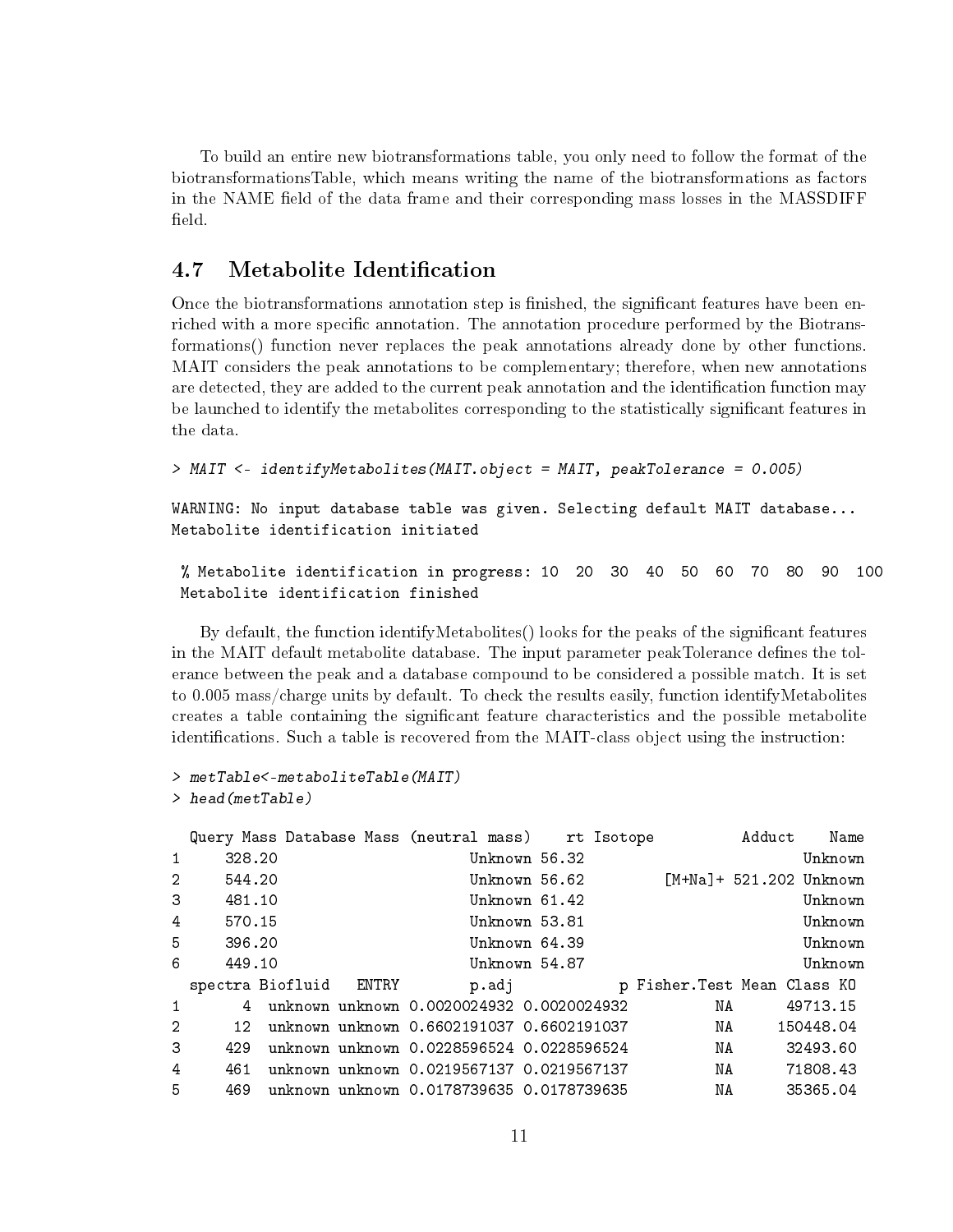| 6              | 487                  |       |                                                                         |  |   |                       |               |  |
|----------------|----------------------|-------|-------------------------------------------------------------------------|--|---|-----------------------|---------------|--|
|                |                      |       | Mean Class WT Median Class KO Median Class WT KO WT       ko15          |  |   |                       | ko16          |  |
| 1              |                      |       | 5636.569 42096.59 4838.527                                              |  |   | 4 0 42881.87 88615.33 |               |  |
| $\overline{2}$ |                      |       | $117663.114$ $104227.29$ $119004.818$ 3 2 87514.52 15031.62             |  |   |                       |               |  |
| 3              |                      |       | 7120.502     36248.51      0.000                                        |  | 3 | 0 15343.26 28757.71   |               |  |
| 4              |                      |       | 14649.083 78043.42 13135.833 4                                          |  |   | $1 \quad \Box$        | 0.00 68659.67 |  |
| 5              |                      |       | 6391.812 30177.49 6912.297 3 0 68932.53 49774.82                        |  |   |                       |               |  |
| 6              |                      |       | 3209.048   50442.30   3153.240   6   0 57917.52   50601.15              |  |   |                       |               |  |
|                |                      |       | ko18 ko19 ko21 ko22 wt15 wt16 wt18                                      |  |   |                       |               |  |
| $\mathbf{1}$   |                      |       | 41311.31 38368.46 40095.58 47006.340 2120.425 0.000 11778.497           |  |   |                       |               |  |
|                |                      |       | 2 120940.07 70558.05 162788.17 445855.802 196595.300 6122.398 38846.610 |  |   |                       |               |  |
| 3              |                      |       | 51219.32 50357.21 43739.32 5544.795 24105.695 18617.318 0.000           |  |   |                       |               |  |
| 4              |                      |       | 48512.19 87427.16 120206.09 106045.448 0.000 12884.211 13387.454        |  |   |                       |               |  |
| 5.             |                      |       | 29862.17 13673.40 19454.51 30492.806 4434.805 8914.240 5780.494         |  |   |                       |               |  |
|                |                      |       | 6 38995.65 45976.37 89198.74 50283.450 1360.024 2721.630 0.000          |  |   |                       |               |  |
|                | wt 19                |       | $wt21$ $wt22$                                                           |  |   |                       |               |  |
|                | 1 10243.441          |       | 2888.511 6788.542                                                       |  |   |                       |               |  |
|                |                      |       | 2 96823.161 141186.475 226404.742                                       |  |   |                       |               |  |
|                | 0.000<br>$3^{\circ}$ | 0.000 | 0.000                                                                   |  |   |                       |               |  |
|                |                      |       | 4 21632.388 0.000 39990.445                                             |  |   |                       |               |  |
|                | 5 8155.215           |       | 3022.015 8044.100                                                       |  |   |                       |               |  |
|                |                      |       | 6 7280.855 4306.930 3584.850                                            |  |   |                       |               |  |

This table provides useful results about the analysis of the samples, such as the P-value of the statistical test, its adduct or isotope annotation and the name of any possible hit in the database. Note that if no metabolite has been found in the database for a certain feature, it is labelled as "unknown" in the table.

## 4.8 Validation

Finally, we will use the function Validation() to check the predictive value of the signicant features. All the information related to the output of the Validation() function is saved in the project directory in a folder called "Validation". Two boxplots showing the overall and per class classification ratios are created, along with every confusion matrix corresponding to each iteration (see Table ??).

```
> MAIT <- Validation(Iterations = 20, trainSamples= 3,
+ MAIT.object = MAIT)
Iteration 1 done
Iteration 2 done
Iteration 3 done
Iteration 4 done
Iteration 5 done
Iteration 6 done
Iteration 7 done
```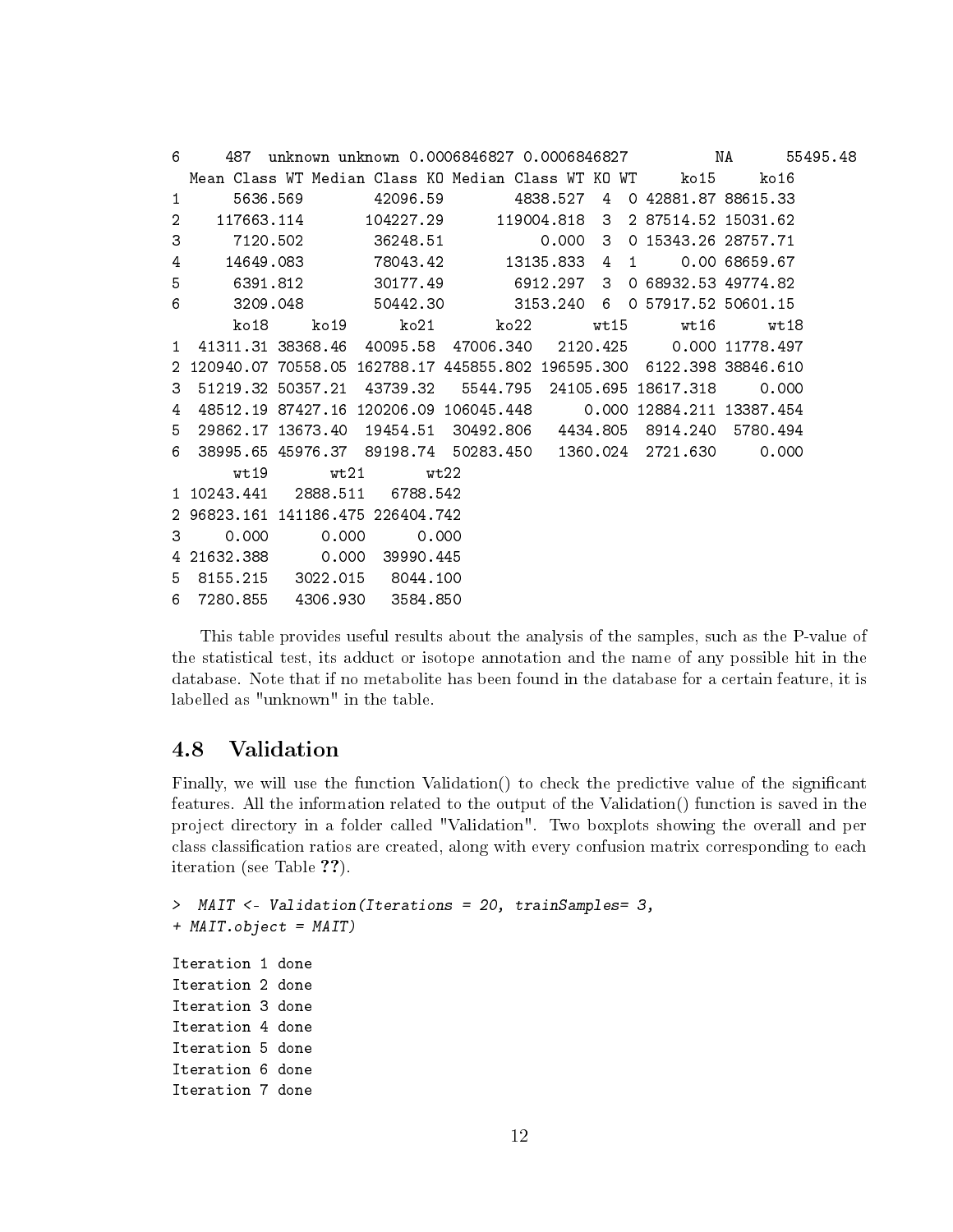```
Iteration 8 done
Iteration 9 done
Iteration 10 done
Iteration 11 done
Iteration 12 done
Iteration 13 done
Iteration 14 done
Iteration 15 done
Iteration 16 done
Iteration 17 done
Iteration 18 done
Iteration 19 done
Iteration 20 done
```
A summary of a MAIT object, which includes the overall classification values, can be accessed:

> summary(MAIT)

A MAIT object built of 12 samples and 1261 peaks. No peak aggregation technique has been 56 of these peaks are statistically significant The object contains 6 samples of class KO The object contains 6 samples of class WT The Classification using 3 training samples and 20 Iterations gave the results:

|                  |  | KNN PLSDA SVM |                |
|------------------|--|---------------|----------------|
| mean             |  |               | $\overline{1}$ |
| standard error 0 |  | $\Omega$      | $\cap$         |

Parameters of the analysis:

|               | Value                                                |
|---------------|------------------------------------------------------|
| dataDir       | "/home/biocbuild/bbs-3.16-bioc/R/library/faahKO/cdf" |
| snThres       | "2"                                                  |
| Sigma         | "2.12332257516562"                                   |
| mzSlices      | "0.3"                                                |
| retcorrMethod | "loess"                                              |
| groupMethod   | "density"                                            |
| bwGroup       | "3"                                                  |
| mzWidGroup    | "0.25"                                               |
| filterMethod  | "centWave"                                           |
| rtStep        | "0.03"                                               |
| nSlaves       | "0"                                                  |
| project       | "MAIT_Demo"                                          |
| ppm           | "10"                                                 |
| minfrac       | "0.5"                                                |
|               |                                                      |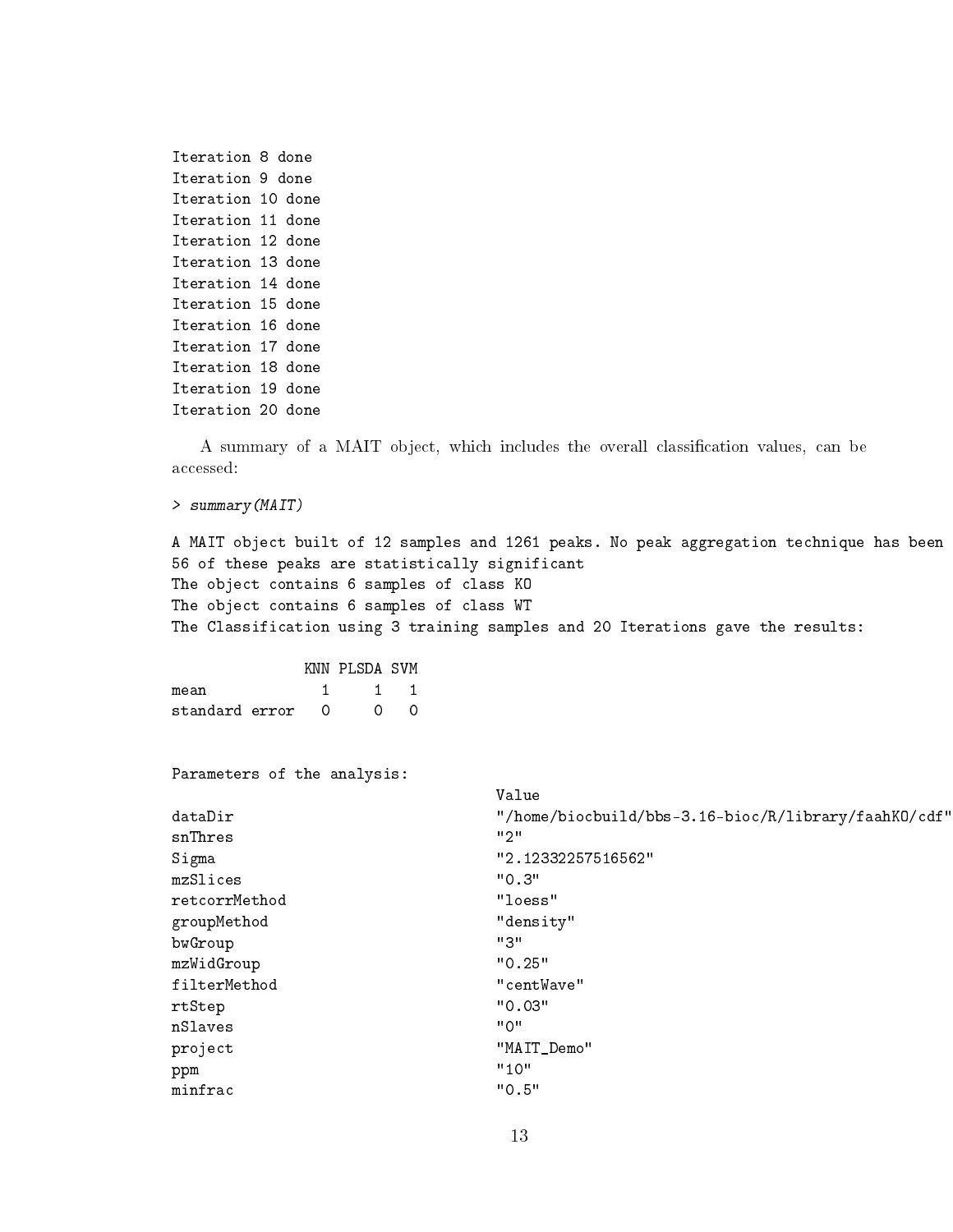| fwhm                                 | "30"        |
|--------------------------------------|-------------|
| family1                              | "gaussian"  |
| family2                              | "symmetric" |
| span                                 | "0.2"       |
| centWave peakwidth1                  | "5"         |
| centWave peakwidth2                  | "20"        |
| corrWithSamp                         | "0.7"       |
| corrBetSamp                          | "0.75"      |
| perfwhm                              | "0.6"       |
| sigma                                | "6"         |
| peakAnnotation pvalue                | "0.05"      |
| calcIso                              | "TRUE"      |
| calcCiS                              | "TRUE"      |
| calcCaS                              | "TRUE"      |
| graphMethod                          | "hcs"       |
| annotateAdducts                      | "TRUE"      |
| peakAggregation method               | "None"      |
| peakAggregation PCAscale             | "FALSE"     |
| peakAggregation PCAcenter            | "FALSE"     |
| peakAggregation scale                | "FALSE"     |
| peakAggregation RemoveOnePeakSpectra | "FALSE"     |
| Welch pvalue                         | "0.05"      |
| Welch p.adj                          | "none"      |
| ${\tt peakTolerance}$                | "0.005"     |
| polarity                             | "positive"  |
| Validation Iterations                | "20"        |
| Validation trainSamples              | "3"         |
| Validation PCAscale                  | "0"         |
| Validation PCAcenter                 | "1"         |
| Validation RemoveOnePeakSpectra      | יי 0"       |
| Validation tuneSVM                   | "0"         |
| Validation scale                     | "1"         |
| PCA data logarithm                   | "FALSE"     |
| PCA data centered                    | "TRUE"      |
| PCA data scaled                      | "TRUE"      |

It is also possible to gather the classification ratios per class, classifier used and iteration number by using the function classifRatioClasses():

|                             | KNN_Class_KO PLSDA_Class_KO SVM_Class_KO KNN_Class_WT PLSDA_Class_WT |  |  |
|-----------------------------|----------------------------------------------------------------------|--|--|
| $\lceil 1 \, \ldots \rceil$ |                                                                      |  |  |
| $\left[2, \right]$          |                                                                      |  |  |
| [3,]                        |                                                                      |  |  |
| [4.1                        |                                                                      |  |  |

> classifRatioClasses(MAIT)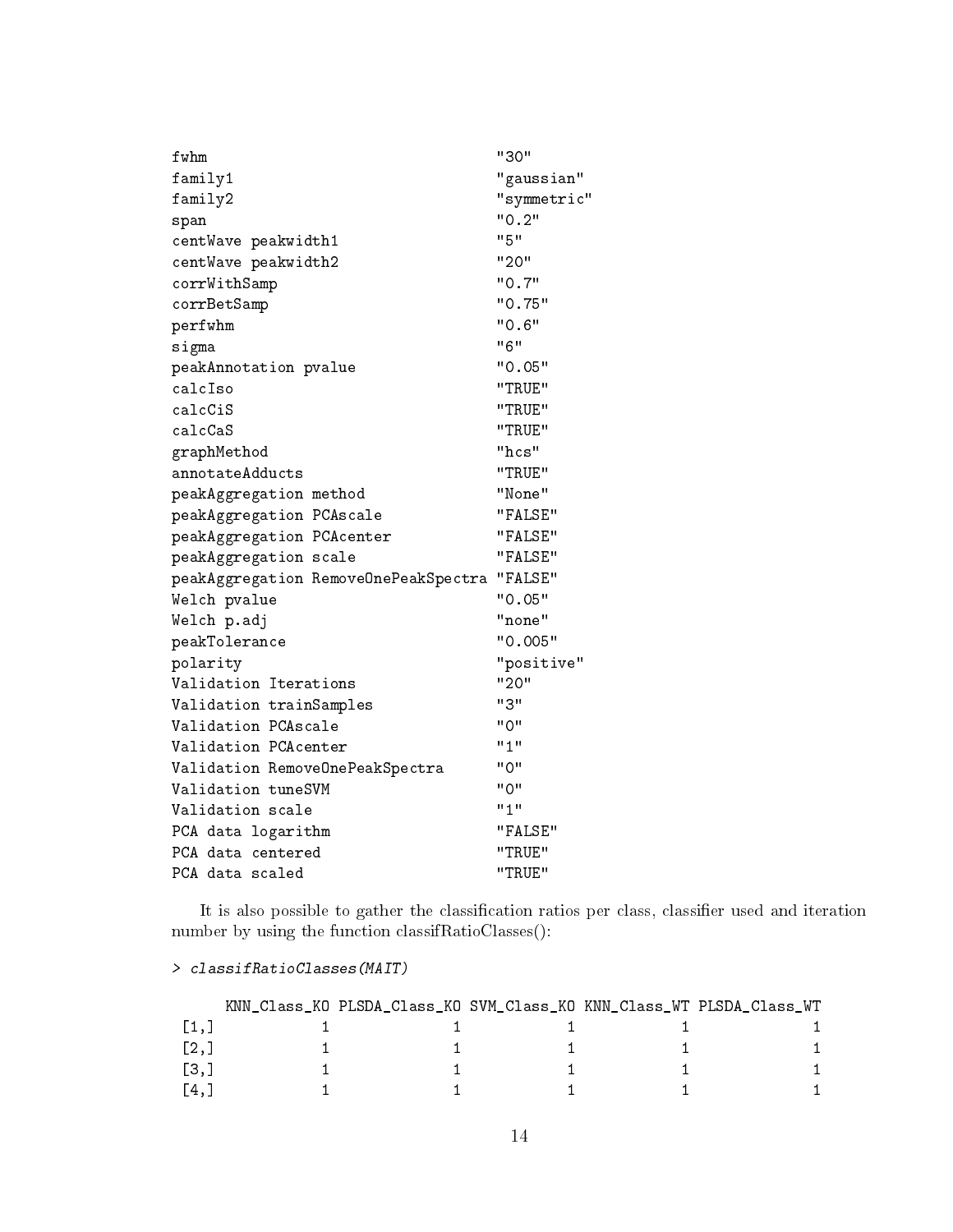| [5,]                | $\,1$        | $\,1\,$     | $\mathbf 1$  | $\mathbf{1}$ | $\mathbf{1}$ |
|---------------------|--------------|-------------|--------------|--------------|--------------|
| [6,]                | $\mathbf 1$  | $\,1$       | $\mathbf 1$  | $\mathbf 1$  | $\mathbf 1$  |
| $[7,]$              | $\mathbf 1$  | $\,1$       | $\,1\,$      | $\mathbf 1$  | $\,1\,$      |
| [8,]                | $\mathbf 1$  | $\,1$       | $\,1$        | $\mathbf 1$  | $\,1$        |
| [9,]                | $\mathbf 1$  | $\,1$       | $\,1\,$      | $\,1\,$      | $\mathbf{1}$ |
| [10,]               | $\mathbf 1$  | $\,1$       | $\mathbf 1$  | $\mathbf 1$  | $\mathbf 1$  |
| [11,]               | $\mathbf{1}$ | $\,1$       | $\mathbf 1$  | $\,1\,$      | $\mathbf 1$  |
| [12,]               | $\mathbf{1}$ | $\mathbf 1$ | $\mathbf 1$  | $\mathbf 1$  | $\mathbf 1$  |
| [13,]               | $\mathbf{1}$ | $\,1$       | $\mathbf 1$  | $\mathbf 1$  | $\mathbf 1$  |
| $[14,]$             | $\mathbf{1}$ | $\mathbf 1$ | $\mathbf 1$  | $\mathbf 1$  | $\mathbf 1$  |
| [15,]               | $\mathbf 1$  | $\mathbf 1$ | $\mathbf 1$  | $\,1\,$      | $\mathbf 1$  |
| [16,]               | $\mathbf 1$  | $\mathbf 1$ | $\mathbf 1$  | $\mathbf 1$  | $\mathbf 1$  |
| [17,]               | $\mathbf{1}$ | $\,1$       | $\mathbf 1$  | $\mathbf 1$  | $\mathbf 1$  |
| [18,]               | $\,1\,$      | $\mathbf 1$ | $\mathbf 1$  | $\mathbf 1$  | $\,1$        |
| $[19,]$             | $\mathbf{1}$ | $\mathbf 1$ | $\mathbf 1$  | $\mathbf 1$  | $\,1$        |
| [20,]               | $\mathbf{1}$ | $\mathbf 1$ | $\mathbf{1}$ | $\mathbf 1$  | $\mathbf 1$  |
|                     | SVM_Class_WT |             |              |              |              |
| [1,]                | $\mathbf{1}$ |             |              |              |              |
| $[2,]$              | $\,1$        |             |              |              |              |
| [3,]                | $\,1$        |             |              |              |              |
| $[4,]$              | $\,1$        |             |              |              |              |
| $\left[ 5, \right]$ | $\,1\,$      |             |              |              |              |
| [6,1]               | $\,1$        |             |              |              |              |
| $[7,]$              | $\,1$        |             |              |              |              |
| [8,]                | $\,1$        |             |              |              |              |
| $[9,]$              | $\,1$        |             |              |              |              |
| [10,]               | $\,1$        |             |              |              |              |
| $[11,$              | $\,1$        |             |              |              |              |
| [12,]               | $\mathbf 1$  |             |              |              |              |
| [13,]               | $\mathbf 1$  |             |              |              |              |
| [14,]               | $\mathbf 1$  |             |              |              |              |
| [15,]               | $\mathbf 1$  |             |              |              |              |
| [16,]               | $\mathbf 1$  |             |              |              |              |
| [17,]               | $\mathbf 1$  |             |              |              |              |
| [18,]               | $\mathbf{1}$ |             |              |              |              |
| [19,]               | $\mathbf{1}$ |             |              |              |              |
| [20,]               | $\mathbf{1}$ |             |              |              |              |

The classification ratios are  $100\%$ ; the set of significant features separates the samples belonging to these classes.

## 4.9 Using External Peak Data

Taking advantage of the modularised design of MAIT, it is possible to use the function MAITbuilder to import peak data and analyse it using the MAIT statistical functions. As stated in